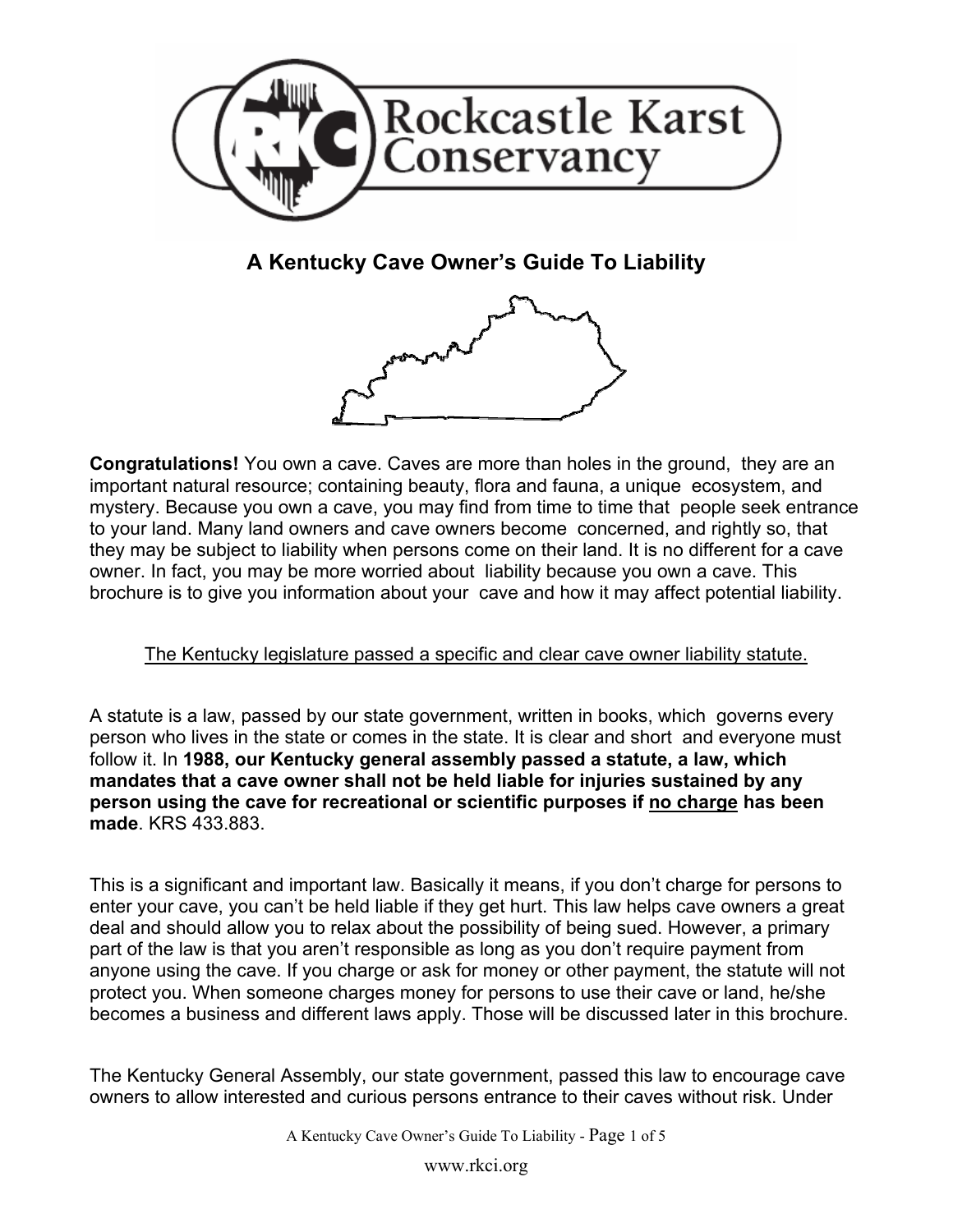this law, all risk is placed upon the person entering the cave. It is like a person swimming in the ocean. When a person swims in the ocean, he does so at his own risk, and if he gets hurt, can only blame himself.

There is also a similar law to that involving cave liability. It is called the Recreational Use Statute. KRS 411.190. This law does not affect caves but other recreational land use. In a nutshell, it says that an owner of land owes no duty to keep his land safe for recreational purposes or to give any warning of a dangerous condition, structure, condition or activity to persons who use the land for recreation. Recreational purposes include, but are not limited to: hunting, fishing, swimming, boating, camping, hiking, picnicking, nature study, water skiing, etc. This statute only applies if a land owner does not charge for use of his property. It further does not protect an owner if he acts willfully or maliciously (for example, on purpose, intends to hurt somebody, knows for sure that his acts or failures to act will injure someone, or does something with a bad heart).

As stated earlier, as long as you don't charge for use of your cave, you are protected from liability. If you charge, a different set of laws apply. When you invite someone onto your land and charge them for its use, they become a "business invitee". A business invitee is someone invited onto your land for mutual benefit. This means that if you charge, the person is a business invitee because you get benefit - make money, and he gets benefit - gets to use your land. The status of someone using your land is important because it determines whether you have exercised reasonable care in preventing injury. When you charge for use of your land, you have a duty to discover the existence of dangerous conditions on your premises and either correct them or warn against them. *Johnson v. Lone Star Steakhouse & Saloon of Kentucky, Inc*., Ky., 997 S.W.2d 490 (1999).

This same rule applies to a cave - if you charge for cave entrance or charge to take persons caving. There are two primary cases in Kentucky involving persons who have gotten hurt after they paid to go in a cave. Those cases are reported cases and thus are the law, just as a statute might be. Once a case is appealed and published, it becomes precedent and therefore is also the law of the land. The two cases involving injury after a person paid to go in a cave are *Gray v. United States*, 848 F.2d 190, 1988 WL 56719 (6th Cir. Ky.) and *Coughlin v. T.M.H. International Attractions, Inc*., 895 F. Supp. 159 (W.D. Ky. 1995).

In the **Gray** case, Thelma Gray and her family embarked on the "Frozen Niagara" tour. As Mrs. Gray's group neared the end of the tour, they came upon a decline in the path. As she walked down the decline, Mrs. Gray "held to the rail lightly". Mrs. Gray testified at trial that there was no sign warning of the decline and no warning of possible wetness. As she walked down the decline, Mrs. Gray slipped and fell, sustaining a broken elbow. During the tour Mrs. Gray was warned by her guide that there were slippery spots in the cave. There was also a sign posted outside the cave warning that wet and slippery conditions could exist.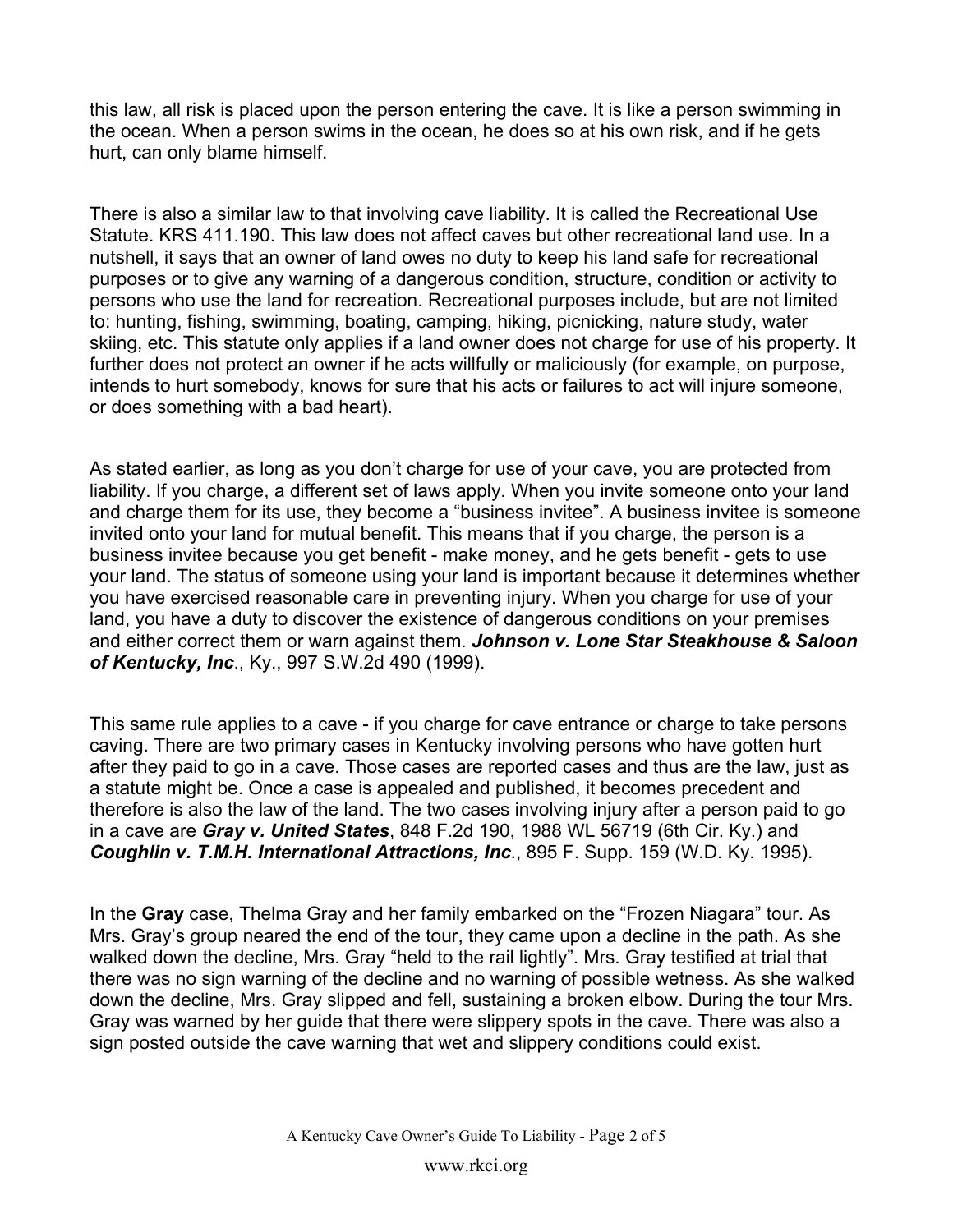The issue of the case was whether the federal court made a mistake in finding that Mammoth Cave was not negligent. The Court found it important that under Kentucky law, Gray was an invitee, whose entry into the park benefited Mammoth Cave's business. **Hardin v. Harris**, Ky., 507 S.W.2d 172 (1974). Thus, Mammoth Cave had a duty to warn visitors of any artificial or natural condition not reasonably safe and not known to them. Since Gray had been to Mammoth Cave and Carlsbad Caverns several times, she knew that caves have wet areas. If she forgot, then the sign outside the cave and the warning given by her guide, should have reminded her. Since people expect caves to be as untamed as possible, Mammoth Cave was not required to transform the incline into steps. The Court held, essentially, that it was not negligent in causing Mrs. Gray's fall.

There is a case in Kentucky, however, where an adventure company and cave owner were held liable for a customer's death. **Coughlin v. T.M.H. International Attractions, Inc**., 895 F. Supp. 159 (W.D. Ky. 1995). In that case William Coughlin and some friends traveled from Illinois to Buzzards Roost Cave in Cave City, Kentucky. They went on the "historic tour" of the cave and while there, learned of the "wild cave" tour which was offered. They decided to go and paid T.M.H. for the tour. There were seven persons in the tour but only two hand held flashlights were provided. No helmets were provided, no further warnings were given. Before embarking on the tour, the guide asked each to sign a release which read as follows:

We the undersigned hereby accept the following special conditions and in recognition that speleology is an inherently dangerous recreational activity, we voluntarily assume all risks and shall indemnify and hold the owners, operators, and employees of Buzzards Roost Historic Cave harmless from all claims, suits, actions, damages and costs of every name and description arising out of or resulting from the privileges granted by this permit including damages caused by or resulting from the sole or joint negligence of the owners, operators, or employees of Buzzards Roost Historic Cave. Additionally, I accept and understand the aforementioned conditions apply to any minor we escort.

During the tour William Coughlin and his group were abandoned by their guide so that he could make a phone call. When the guide did not return, they were left to find their own way out and to climb alone up a 17 foot rope ladder. William Coughlin fell during his attempt to climb the ladder and hit his head, causing it to bleed profusely. After the guide was told about the injury, he returned to the cave, but without any first aid supplies. William Coughlin became wedged in a rock formation and bled to death after seven hours.

The Court held that the owners, operators and adventure group were negligent and liable for Coughlin's death. The spelunkers should have been told what to expect on the tour, the guide should not have abandoned them, they should have been provided helmets and lights (or required to have their own), when the guide returned he should have brought first aid equipment and he should have summoned help immediately before returning to the cave.

The Court also advised that the so called release form was not valid and did not shield the cave owners and operators from liability. First, although in certain circumstances, one may be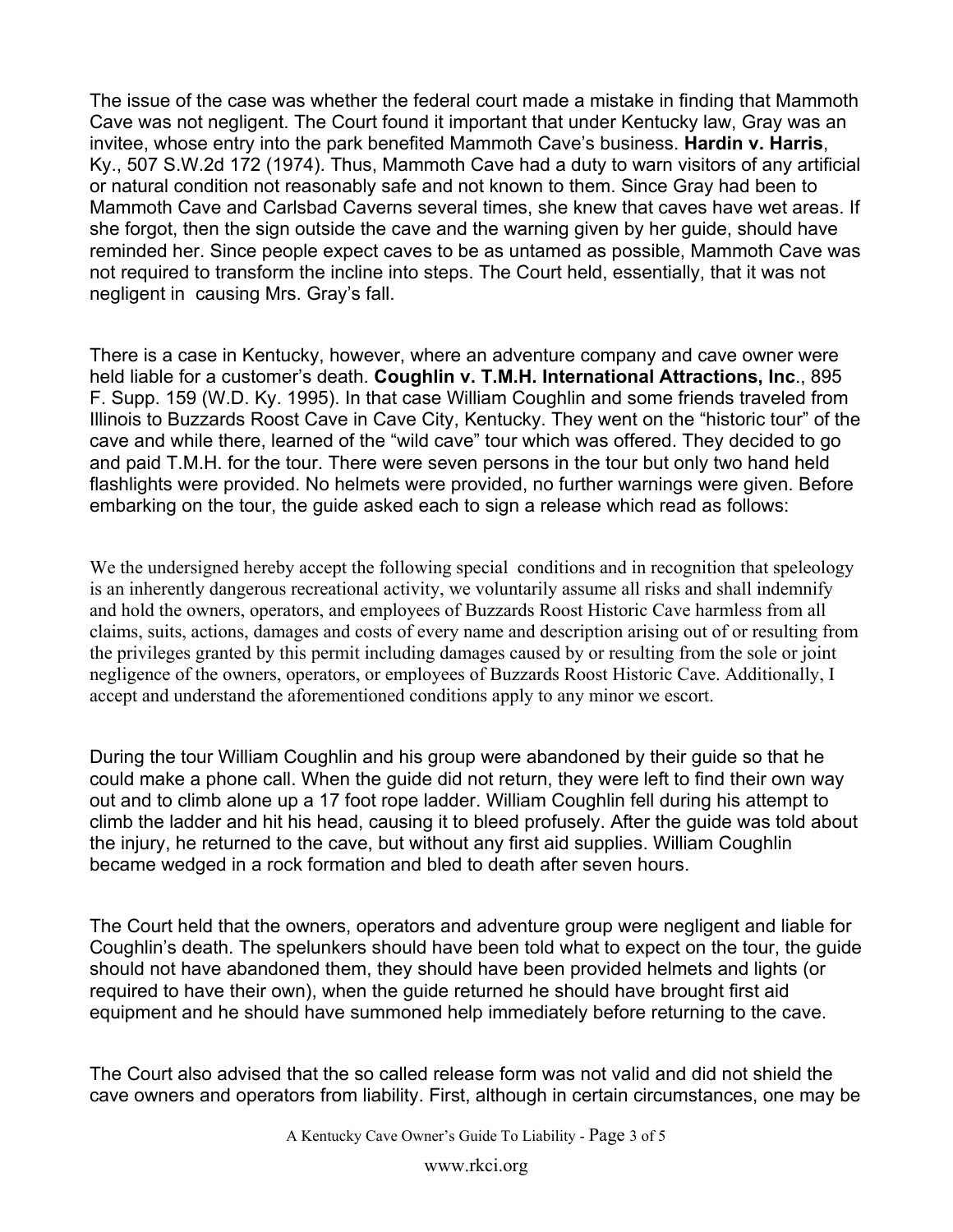released of liability for ordinary or gross negligence, one may not be released of liability for willful and wanton negligence. Second, such release forms are not generally favored under our legal system. Third, it is not in the public's interest to release such negligent behavior from liability. Fourth, Buzzard's Roost Cave, the adventure company and Coughlin's group were not on equal footing. The cave owners and operators knew of the dangers which awaited customers. Coughlin's group were not experienced cavers and did not what lurked in the shadows.

The Court relied on prior cases and found that there are several factors to look at when considering the validity of a release. They are:

- 1. The voluntary signing of the release.
- 2. The equal bargaining power of the parties.
- 3. The public interest in the activity.
- 4. The recreational nature of the activity.
- 5. The knowledge and familiarity of the injured party with the activity.

In Coughlin's case, the Court found that he voluntarily signed the release but was not on equal footing with the Defendants. He was not an experienced caver and knew little about spelunking. He did not know of the dangers in the cave and the release read more as an advertisement than warning of specific risks.

In conclusion, if you charge for use of your cave, run a commercial cave or allow others to charge for your cave's use, follow these guideline rules to help avoid liability:

- Make your cave as safe as it can be.
- Post signs outside the cave of specific hazards.
- Provide proper equipment to customers or require that they have their own.
- Require the tour guide to give warnings of what dangers the group should expect to encounter.
- Require each customer to sign a well written release which clearly sets out the kind of dangers the spelunker could find.

## **Frequently Asked Questions By Cave Owners**

**Q.** Can I be held liable for injuries if I don't charge for persons to use my cave?